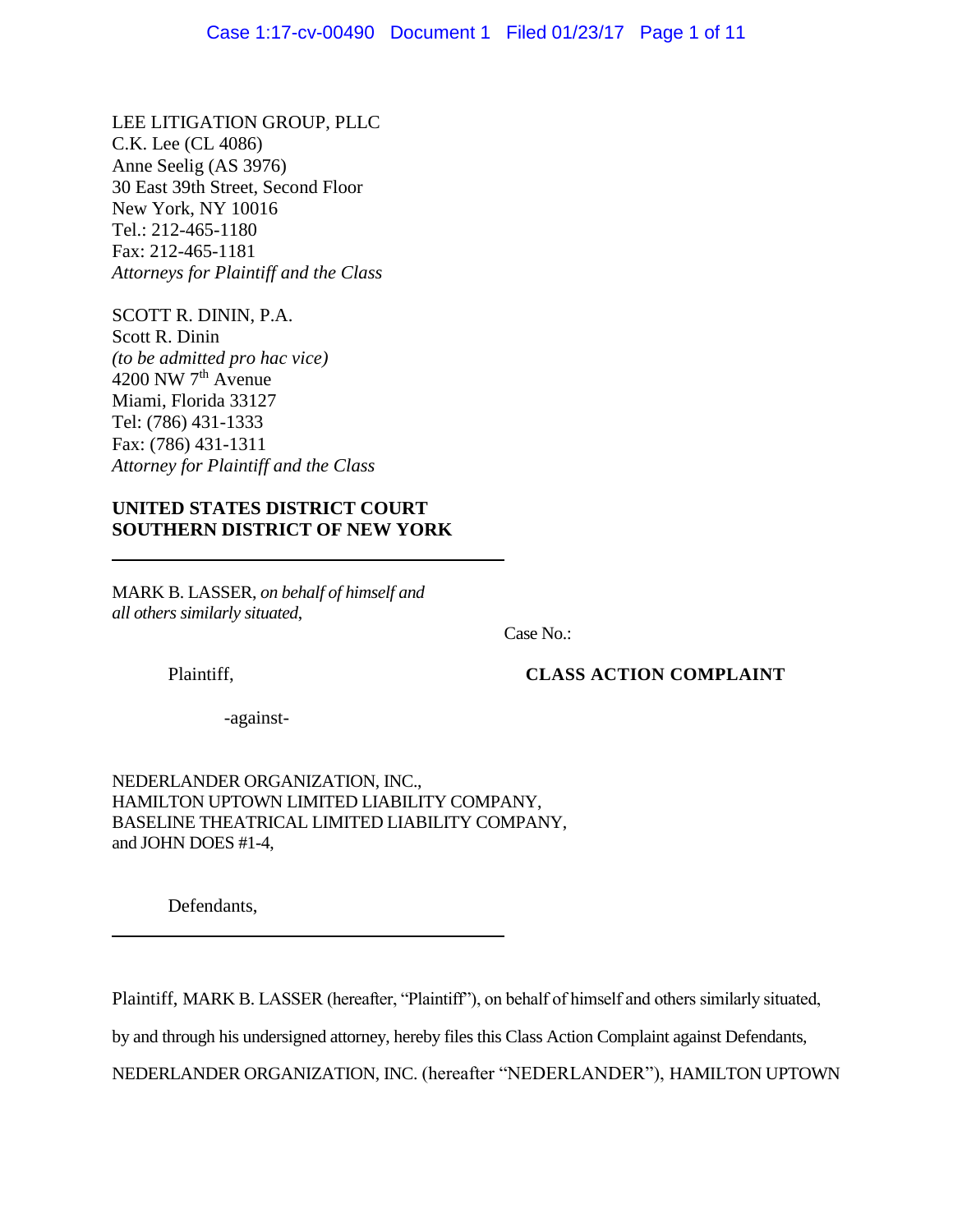LIMITED LIABILITY COMPANY (hereafter "HAMILTON UPTOWN"), BASELINE THEATRICAL LIMITED LIABILITY COMPANY (hereafter "BASELINE"), JOHN DOES #1-4, and states as follows:

## **INTRODUCTION**

1. This class action seeks to end the systemic civil rights violations committed by Defendants NEDERLANDER ORGANIZATION, INC., HAMILTON UPTOWN LIMITED LIABILITY COMPANY, BASELINE THEATRICAL LIMITED LIABILITY COMPANY and JOHN DOES #1-4 (hereafter collectively as "Defendants"), against blind and visually-impaired individuals in New York and across the United States. Defendants are denying blind and visually-impaired individuals throughout the United States equal access to the services it offers in its theatres.

2. Many individuals who are blind or visually-impaired enjoy watching musicals in theatres and engaging in this classic part of American cultural life. Audio description technology is essential to the live musical experience for blind individuals, so that they will know what is happening in scenes without dialogue or scenes that include significant visual elements.

3. To use audio description at a musical, a blind individual wears a headset and listens to audio description that contains narration of the visual elements of the scene synchronized with the musical. Without audio description, blind individuals watching a musical do not know what is happening in scenes without dialogue and may misunderstand the meaning of other scenes. Thus, audio description is essential for the blind viewer's live theatre experience.

4. Congress provided a clear and national mandate for the elimination of discrimination against individuals with disabilities when it enacted the Americans with Disabilities Act. Such discrimination includes barriers to full integration, independent living, and equal opportunity for persons with disabilities, including those barriers that deny blind persons the accommodations, advantages, facilities, privileges and services of places of public accommodation, such as live musical theatres.

5. On September 22, 2016, Plaintiff contacted the Box Office to inquire interpretation services for the blind and visually impaired in order to attend the musical,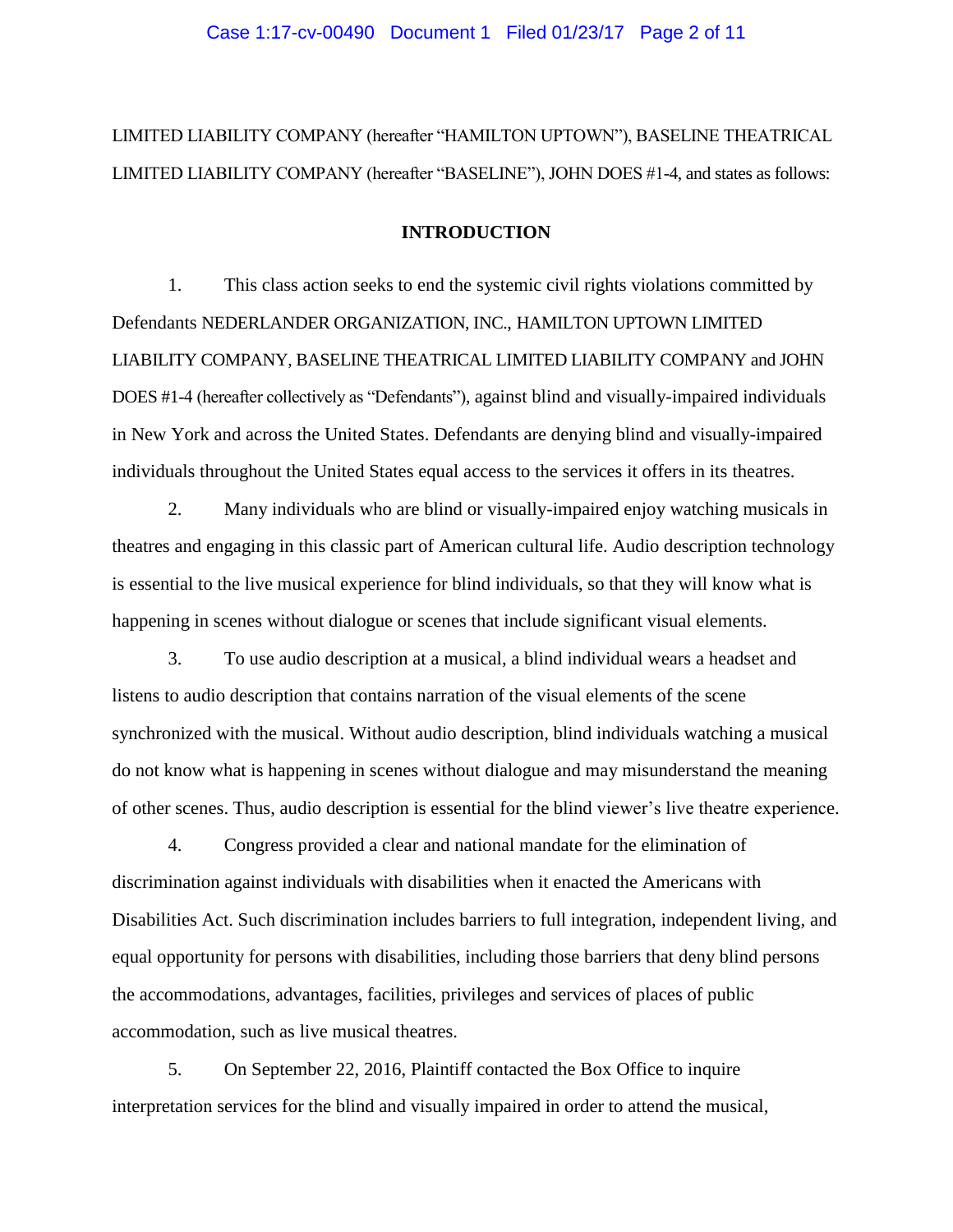## Case 1:17-cv-00490 Document 1 Filed 01/23/17 Page 3 of 11

"Hamilton", at Richard Rodgers Theatre in New York. However, the Box Office informed Plaintiff that interpretation services were not available. Unless Defendants provide audio description services, Plaintiff and Class members will continue to be unable to enjoy the service provided in Richard Rodgers Theatre.

6. Through its failure to provide functional audio description technology and services, Defendants are excluding blind individuals from full and equal access to its services in Richard Rodgers Theatre.

7. Plaintiff notified Defendants of these barriers and attempted to resolve this matter without a lawsuit. However, Defendants failed to remedy the ongoing discriminatory practices.

#### **JURISDICTION**

8. This Court has subject matter jurisdiction of this action pursuant to 28 U.S.C. § 1331 and 42 U.S.C. § 12188, for Plaintiff's claims arising under the Americans with Disabilities Act, 42 U.S.C. §§ 12101, *et seq.* ("ADA").

#### **VENUE**

9. Venue is proper in the Southern District of New York pursuant to 28 U.S.C. §§  $1391(b)-(c)$ .

10. Defendants are registered to do business in New York State and have been doing business in the Southern District of New York. Defendant NEDERLANDER owns and operates Richard Rodgers Theatre in the Southern District of New York.

11. Defendants are subject to personal jurisdiction in the Southern District of New York. Defendants have been and are committing a substantial part of the acts alleged herein in the Southern District of New York, have been and are violating the rights of consumers with disabilities in the Southern District of New York, and have been and are causing injury to consumers with disabilities in the Southern District of New York. A substantial part of the acts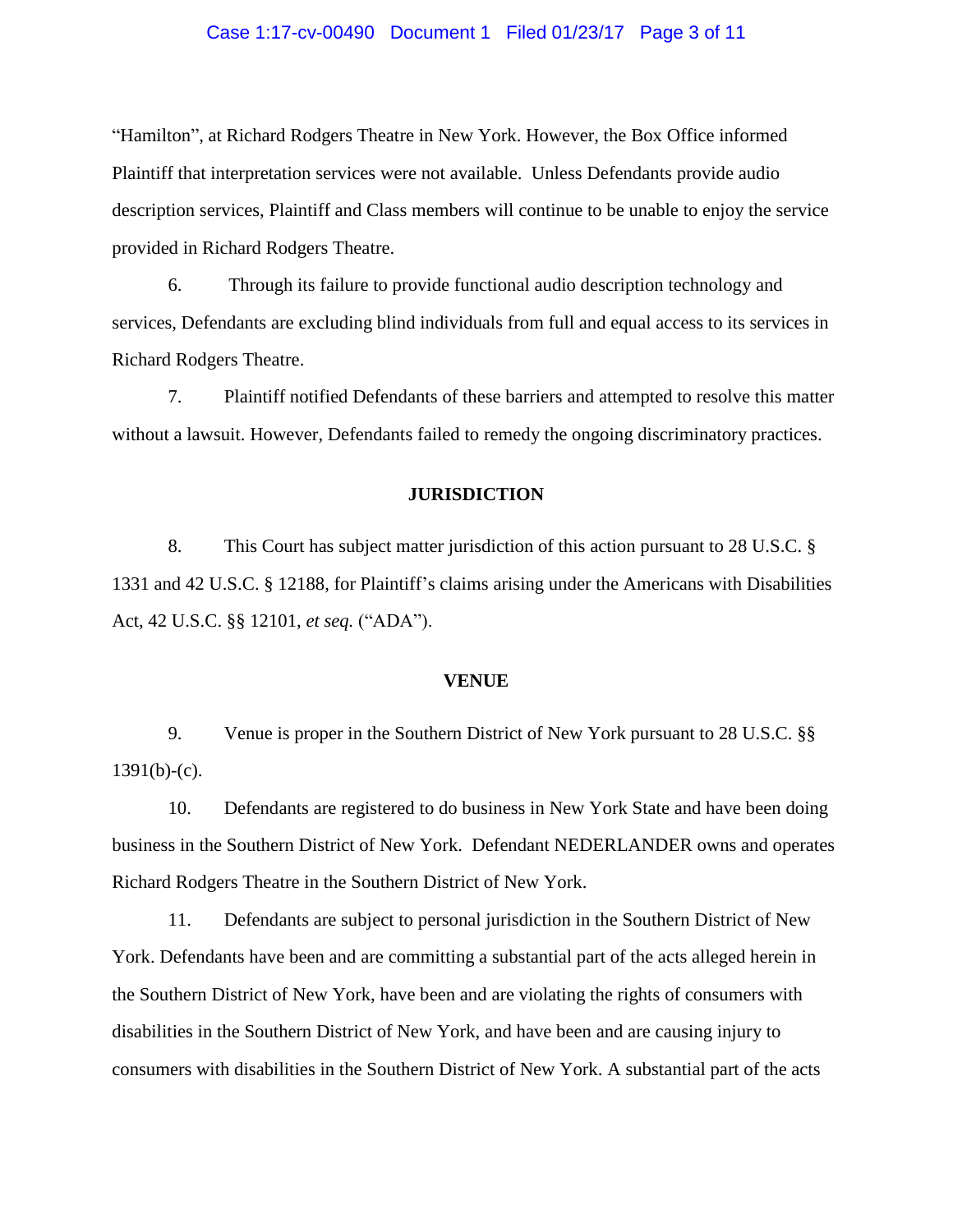and omissions giving rise to Plaintiff's claims have occurred in the Southern District of New York.

#### **PARTIES**

12. Plaintiff MARK B. LASSER is blind and currently resides in Colorado, Denver. Plaintiff contacted the Box Office of "Hamilton" to inquire about interpretation services for the blind and visually impaired in order to attend the musical "Hamilton" at the Richard Rodgers Theatre, which is located at 226 W 46th St, New York, NY 10036. However, the Box Office informed Plaintiff that interpretation services were not available for the blind and visually impaired who desire to attend the musical "Hamilton" in New York. Plaintiff seeks full and equal access to the goods and services provided by Defendants through the musical "Hamilton".

13. Defendant NEDERLANDER ORGANIZATION, INC. is an American for-profit corporation organized under the laws of New Jersey, with a process of service address at 1450 Broadway, New York, New York, 10018. NEDERLANDER owns and/or operates Richard Rodgers Theatre, which is located at 226 W 46th St, New York, New York 10036. Richard Rodgers Theatre encompasses 1,319 seats and has provided live musical shows to millions of individuals, but fails to make its services accessible to blind individuals by providing audio description equipment and services. NEDERLANDER has denied Plaintiff the full use and enjoyment of the facilities, goods, and services of Richard Rodgers Theatre in New York.

14. Defendant HAMILTON UPTOWN LIMITED LIABILITY COMPANY is an American for-profit corporation organized under the laws of New York, with a process of service address at 145 West 45<sup>th</sup> Street, 7<sup>th</sup> Floor, New York, New York, 10036. HAMILTON UPTOWN is the producer of the Broadway production of "Hamilton" and the owner of the HAMILTON trademark and copyrights.

15. Defendant BASELINE THEATRICAL LIMITED LIABILITY COMPANY is an American for-profit corporation organized under the laws of New York, with a process of service address at 145 West 45<sup>th</sup> Street, 7<sup>th</sup> Floor, New York, New York, 10036. BASELINE is the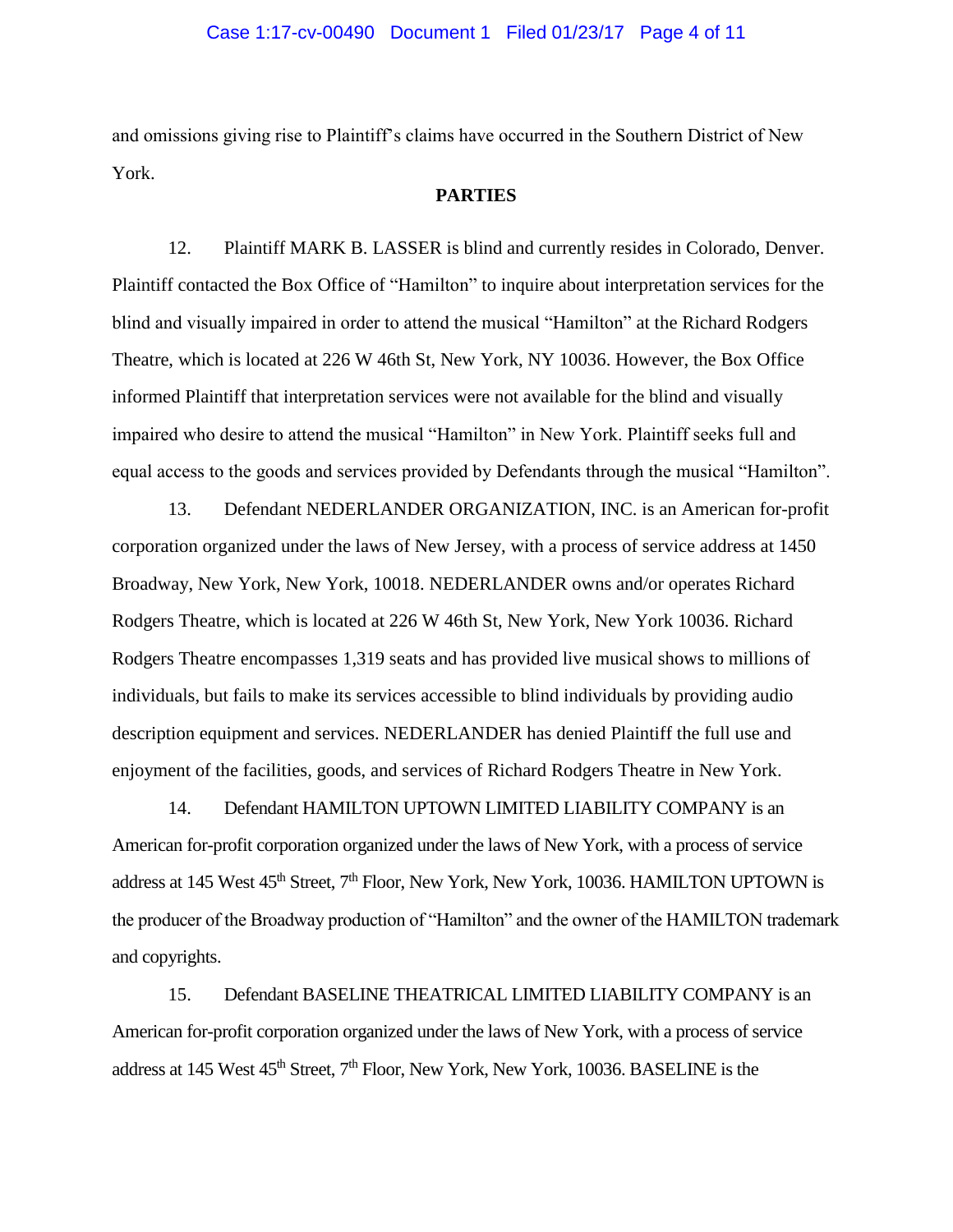## Case 1:17-cv-00490 Document 1 Filed 01/23/17 Page 5 of 11

management company of the musical "Hamilton". BASELINE provides services and guidance in financial management and long-term production planning for the musical "Hamilton".

16. Upon information and belief, Defendants JOHN DOES #1-4 constitute other entities that have ownership interests in the musical "Hamilton" and/or participated in the operation of the musical "Hamilton", and are jointly and severally liable together with the corporate Defendants.

## **CLASS ACTION ALLEGATIONS**

17. Plaintiff brings this case as a class action pursuant to Fed. R. Civ. P. 23(b)(2), and alternatively, (b)(3), on behalf of all blind individuals and individuals with a visual impairment that substantially limits the major life activity of seeing, in the United States, who have attempted to enjoy the musical "Hamilton" at Richard Rodgers Theatre.

18. The persons in the class are so numerous that joinder of all such persons is impractical and the disposition of their claims in a class action is a benefit to the parties and to the Court.

19. There are common questions of law and fact involved affecting the parties to be represented in that they all have been and/or are being denied their civil rights to full and equal access to, and use and enjoyment of, Defendants' goods, facilities, and services due to the lack of provision and maintenance of audio description required by law for persons with disabilities.

20. The claims of the named Plaintiff are typical of those of the class.

21. Plaintiff will fairly and adequately represent and protect the interests of the members of the Class. Plaintiff has retained and is represented by counsel competent and experienced in complex class action litigation, including class actions brought under the Americans with Disabilities Act.

22. Class certification of the claims is appropriate pursuant to Fed. R. Civ P. 23(b)(2) because Defendants have acted or refused to act on grounds generally applicable to the Class, making appropriate both declaratory and injunctive relief with respect to Plaintiff and the Class as a whole.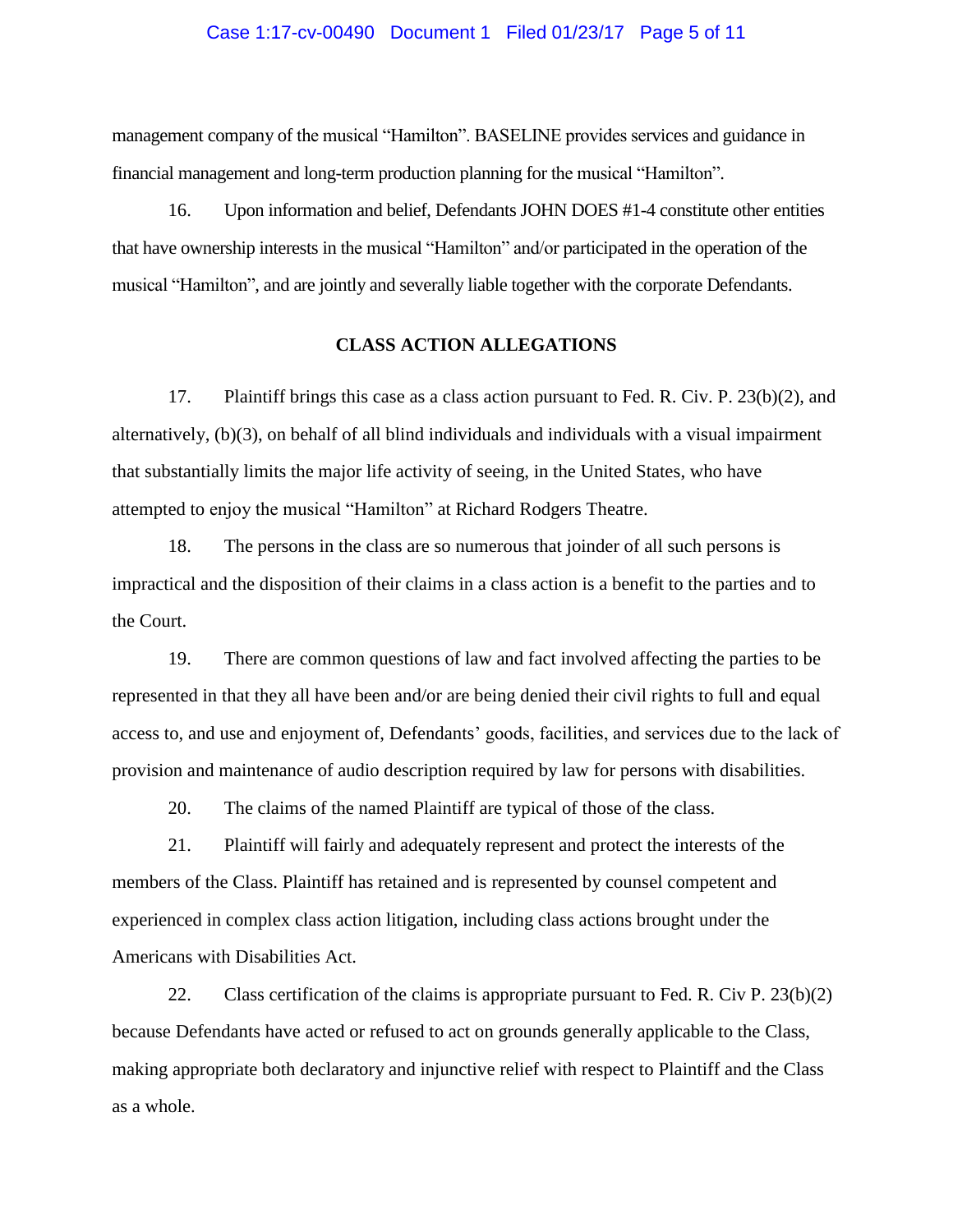## Case 1:17-cv-00490 Document 1 Filed 01/23/17 Page 6 of 11

23. Alternatively, class certification is appropriate under Fed. R. Civ. P. 23(b)(3) because questions of law and fact common to Class members predominate over questions affecting only individual class members, and because a class action is superior to other available methods for the fair and efficient adjudication of this litigation.

24. References to Plaintiff shall be deemed to include the named Plaintiff and each member of the Class, unless otherwise indicated.

#### **FACTUAL ALLEGATIONS**

25. Defendants own or operate the musical "Hamilton", which is one of the most successful Broadway musicals. Around 350,000 people have attended the musical "Hamilton" at Richard Rodgers Theatre.

26. Despite this strong record of providing entertainment to thousands of Americans, Defendants fail to provide equivalent services to individuals who are blind or visually-impaired. Defendants have refused to provide audio description at the venue which shows the musical, "Hamilton".

27. Properly functioning audio description technology provides audio descriptions of the visual elements of the musical. Such narrative must be provided live for live theatres in order to be synchronized with the acting on the stage. Theatres deliver audio description to blind customers through audio description devices. To access audio description, a theatre provides a blind customer with a small receiver, which the blind customer can connect to his or her own headphones or headphones that the theatre provides. The headset receiver is battery-operated and programmed to wirelessly receive the audio description for the specific musical the individual has bought a ticket to watch.

28. The audio description technology is widely used in entertainment industries such as movies theaters. On November 21, 2016, Attorney General of the United States signed a final rule under the ADA to require covered movie theaters to have and maintain the equipment necessary to provide audio description at a movie patron's seat. Given the similarities of the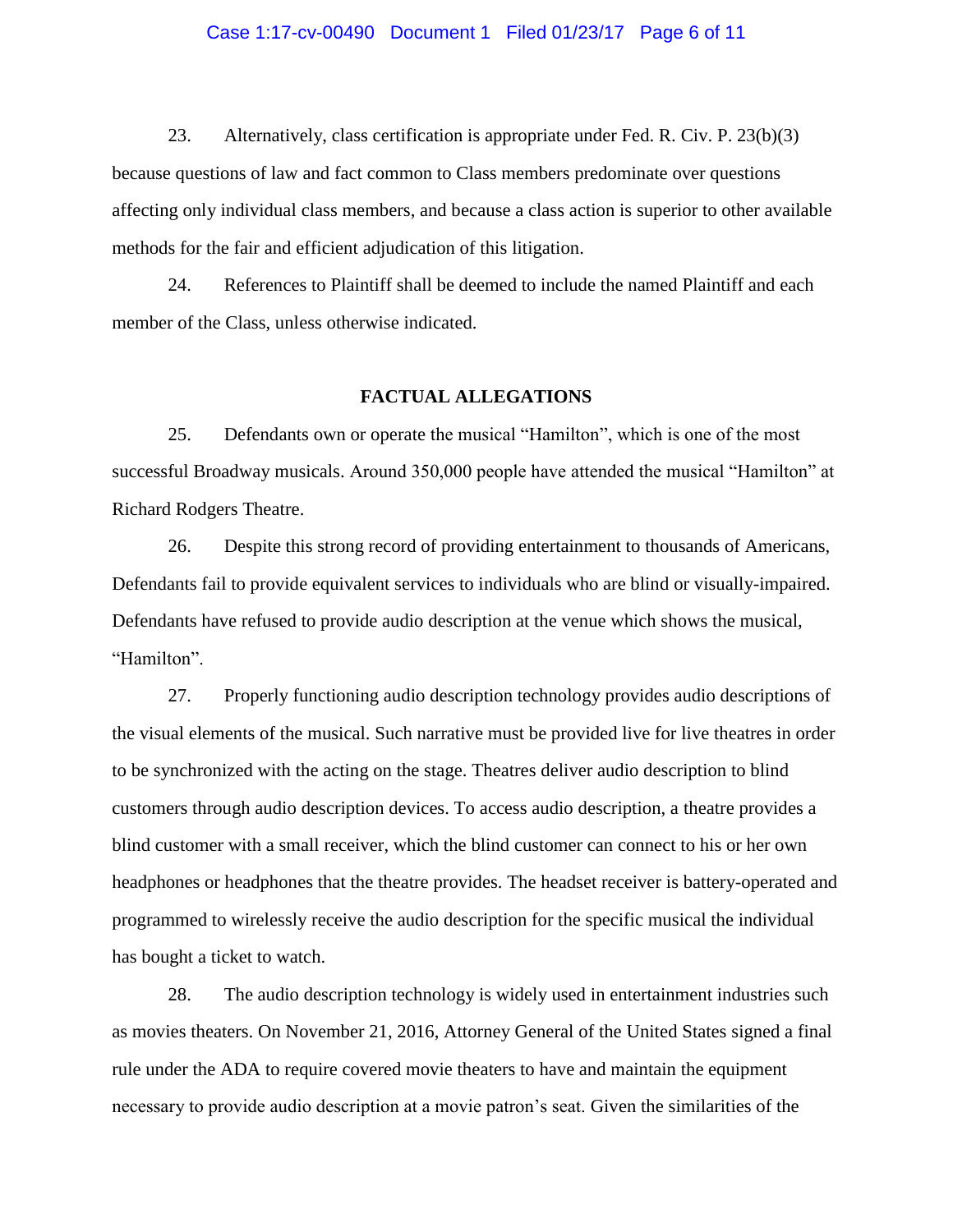## Case 1:17-cv-00490 Document 1 Filed 01/23/17 Page 7 of 11

movie venue with the live theatre venue, live theatres must also be required to provide live audio description to the blind.

29. Although the audio description technology is readily available, Defendants refused to provide audio description service to customers.

30. This case arises out of Defendants' policy and practice of denying blind and visually-impaired individuals access to its musical showings, through its failures to provide audio description devices.

31. Numerous individuals who are blind or visually-impaired enjoy going to live theatres, and have attempted to access Defendants' services. These individuals have repeatedly been unable to fully and equally enjoy the musical, "Hamilton", in Richard Rodgers theatre because Defendants fail to provide audio description services. These failures deny these individuals full and equal access to the musical, "Hamilton".

32. Plaintiff LASSER has encountered great difficulty accessing services provided by Richard Rodgers theatre. In September 2016, Plaintiff contacted the box office of Defendant's theatre to inquire about accessibility aids for blind and visually impaired who desire to attend the musical, "Hamilton." However, the box office informed Plaintiff that no audio description will be provided to the blind and visually impaired.

33. The denial of effective audio description equipment and services at Richard Rodgers Theatre has deterred and will continue to deter blind and visually impaired people from attending musicals. Defendants are violating basic equal access requirements under the ADA by failing to provide audio description services. Defendants must be compelled to provide live audio description. Because Plaintiff recognizes the logistics required to arrange for live narration to synchronize with live theatre, Plaintiff believes that at least one show per week must be made available with at least 25 headsets available for each such show, subject to increase based on demand.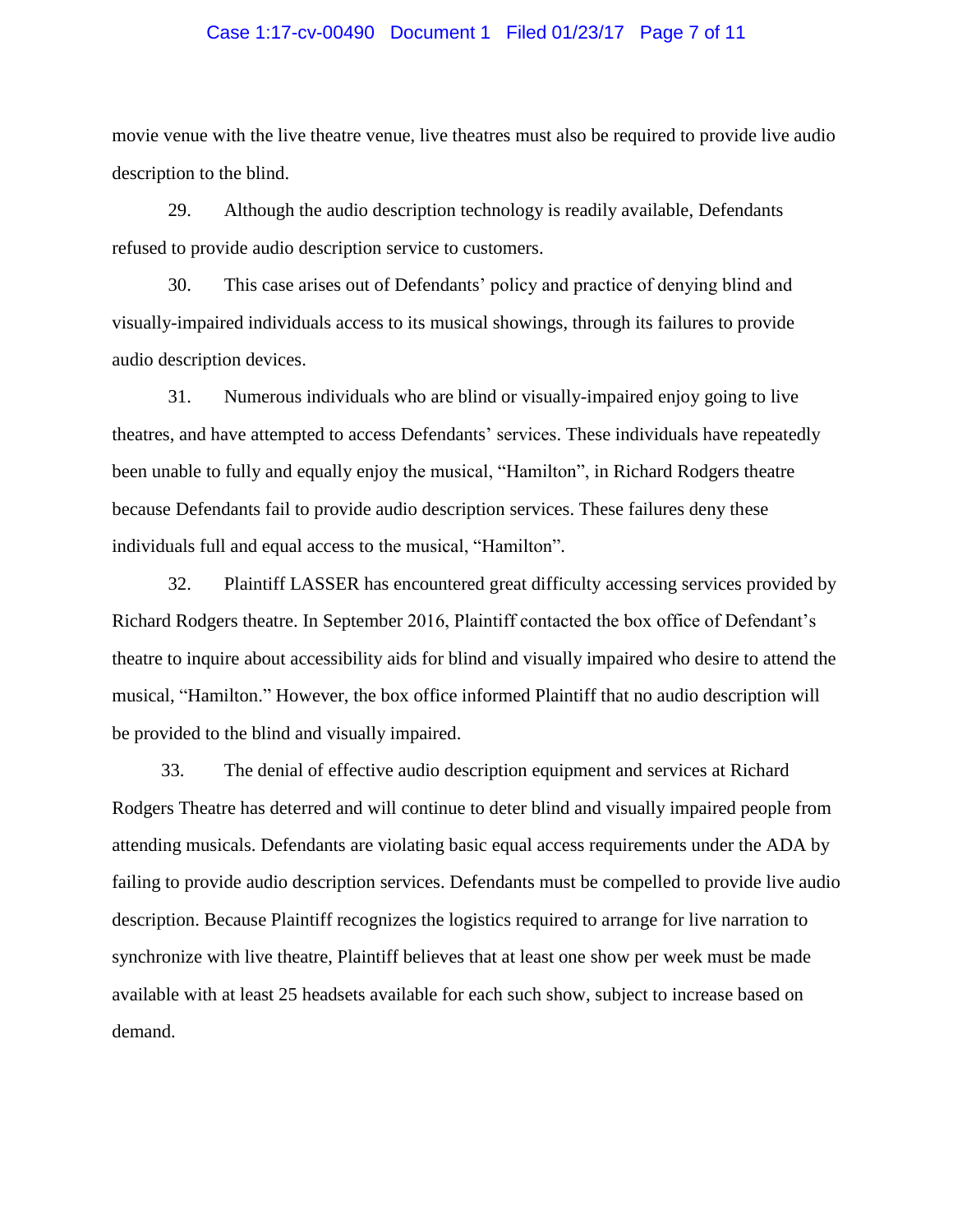# **FIRST CAUSE OF ACTION**

# **Violation of Title III of the Americans with Disabilities Act (42 U.S.C. § 12181,** *et seq.***) (on Behalf of the Named Plaintiff and the Class)**

34. Plaintiff incorporates by reference the foregoing allegations as though fully set forth herein.

35. Title III of the ADA prohibits discrimination on the basis of disability in the full and equal enjoyment of the goods, services, facilities, privileges, advantages, or accommodations of places of public accommodation. 42 U.S.C. § 12182.

36. Defendants own, operate, lease, manage and produce the musical, "Hamilton" at Richard Rodgers Theatre, which is a place of public accommodation within the statutory definition. 42 U.S.C. § 12181(7)(C).

37. Title III prohibits entities that own, operate, lease, or lease to places of public accommodation from denying an individual or class of individuals with disabilities the opportunity to participate or benefit from the goods, services, facilities, privileges, advantages, or accommodations of an entity. 42 U.S.C. § 12182(b)(1)(A)(i); 28 C.F.R. § 36.202(a).

38. Title III prohibits entities that own, operate, lease, or lease to places of public accommodation from affording an individual or class of individuals with disabilities the opportunity to participate in or benefit from a good, service, facility, privilege, advantage, or accommodation that is not equal to that afforded to other individuals. 42 U.S.C. § 12182(b)(1)(A)(ii); 28 C.F.R. § 36.202(b).

39. By failing to provide any audio description system, Defendants are excluding Plaintiff from participating in and benefiting from the goods, services, facilities, privileges, advantages, and accommodations of the live musical show, "Hamilton", in violation of Title III. Defendants further violate Title III because it is providing Plaintiff and blind individuals with live musical experience that is not equal to that afforded to other individuals when audio description devices are not made available.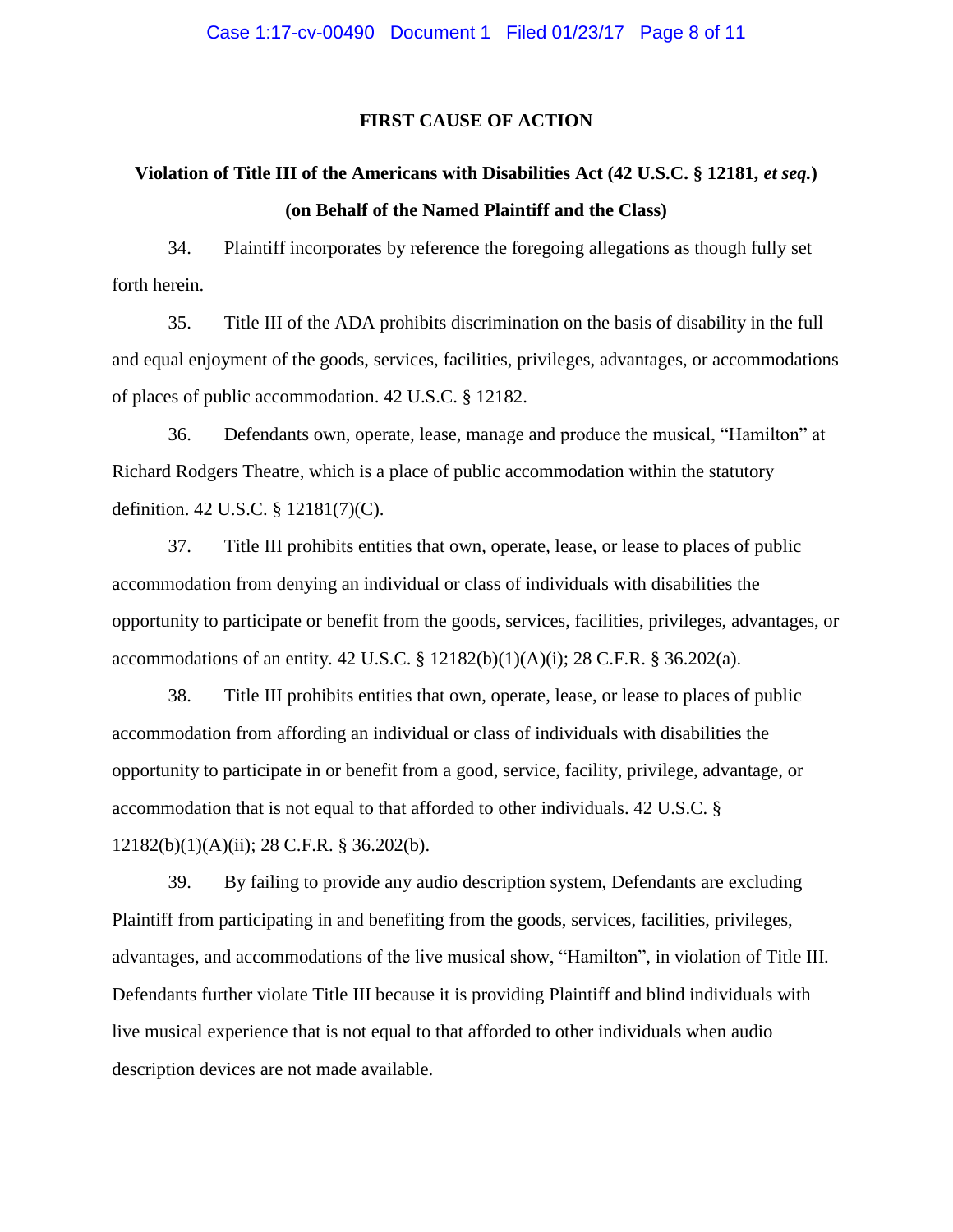## Case 1:17-cv-00490 Document 1 Filed 01/23/17 Page 9 of 11

40. Under Title III, entities that own, operate, lease, or lease to places of public accommodation must take the steps necessary to ensure that no individuals with disabilities are excluded, denied services, or otherwise treated differently than others because of the absence of auxiliary aids and services, unless doing so would fundamentally alter the services provided or create an undue burden. 42 U.S.C. § 12182(b)(2)(A)(iii); 28 C.F.R. § 36.303.

41. Audio description is an auxiliary aid under Title III of the ADA. Defendants have further violated Title III by failing to take the steps necessary to ensure that blind and visuallyimpaired persons are not excluded from its services because of the absence of audio description.

42. It is a violation of Title III for entities that own, operate, lease, or lease to places of public accommodation to fail to make reasonable modifications in policies, practices, or procedures when such modifications are necessary to afford such goods, services, facilities, privileges, advantages, or accommodations to individuals with disabilities, unless the modification would fundamentally alter the nature of such goods, services, facilities, privileges, advantages, or accommodations. 42 U.S.C. § 12182(b)(2)(A)(ii); 28 C.F.R. § 36.302(a).

43. By failing to modify practices, policies, and procedures to ensure that audio description service is provided, Defendants are violating Title III.

44. The actions of Defendants were and are in violation of the Americans with Disabilities Act, 42 U.S.C. §§ 12181, *et seq.*, and regulations promulgated thereunder. Many blind and visually-impaired individuals, including Plaintiff, have been and continue to be denied full and equal access to the musical "Hamilton". Defendants have failed to take the necessary steps to provide full and equal access to blind and visually-impaired patrons, and Defendants' violations of the ADA are ongoing. Unless the Court enjoins Defendants from continuing to engage in these unlawful practices, Plaintiff will continue to suffer irreparable harm.

45. Plaintiff is entitled to injunctive relief. 42 U.S.C. § 12188. WHEREFORE, Plaintiff prays for relief as set forth below.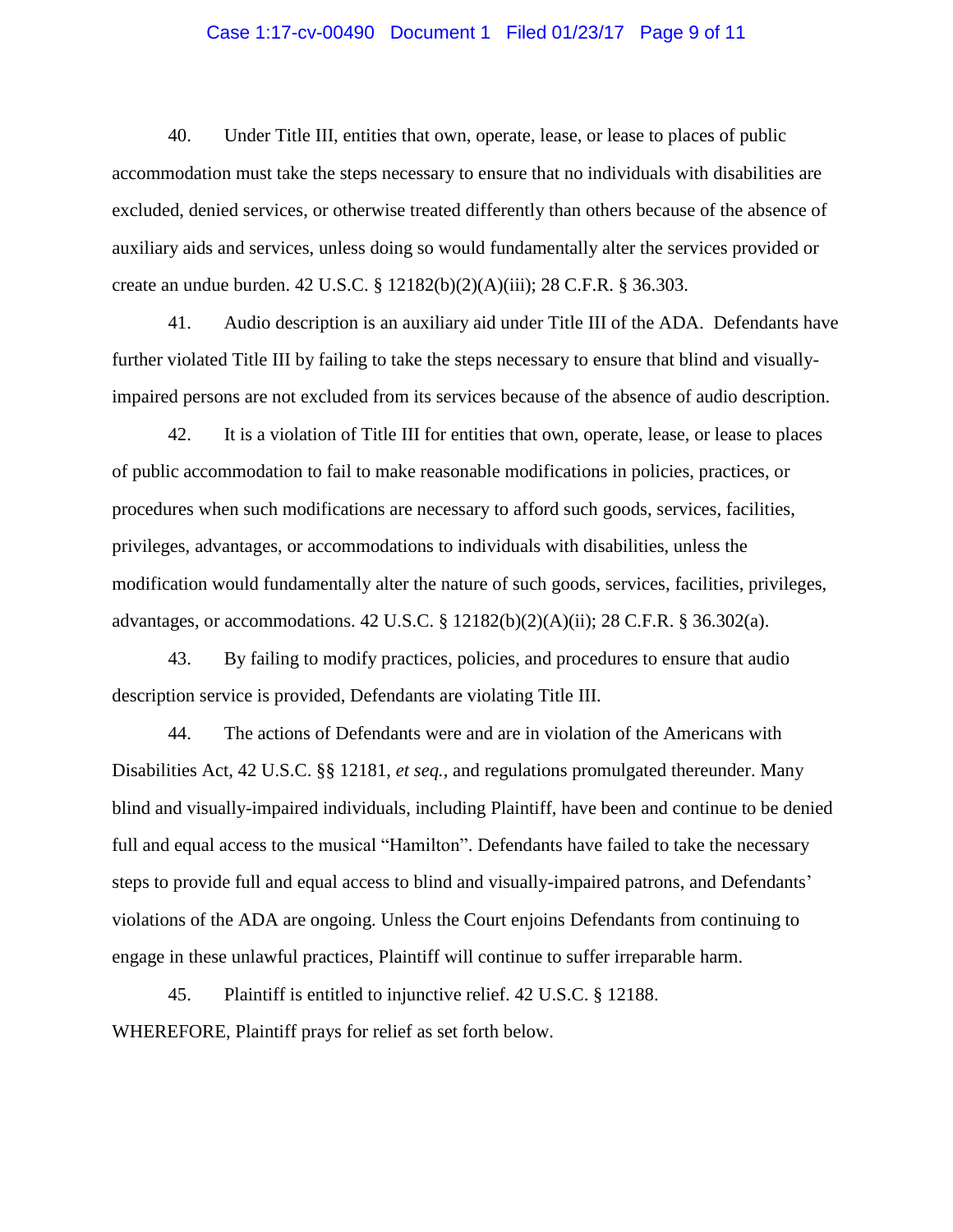## **SECOND CAUSE OF ACTION**

#### **Declaratory Relief**

#### **(on Behalf of The Named Plaintiff and the Class)**

46. Plaintiff incorporates by reference the foregoing allegations as if set forth fully herein.

47. An actual controversy has arisen and now exists between the parties in that Plaintiff contends, and are informed and believe that Defendants deny, that by failing to maintain and provide audio description equipment and services, Defendants fail to comply with applicable laws, including but not limited to Title III of the Americans with Disabilities Act, 42 U.S.C. §§ 12181, *et seq*.

48. A judicial declaration is necessary and appropriate at this time in order that each of the parties may know their respective rights and duties and act accordingly. WHEREFORE, Plaintiff requests relief as set forth below.

# **PRAYER FOR RELIEF**

WHEREFORE, Plaintiff prays for judgment as follows:

1. A permanent injunction pursuant to the Americans with Disabilities Act, 42 U.S.C. §§ 12181, *et seq.*, requiring Defendants to take the steps necessary to provide audio description equipment and live narration services once a week with 25 audio sets for each show in Richard Rodgers Theatre for individuals who are blind or visually-impaired.

2. A declaration that Defendants discriminate against blind and visually-impaired persons by failing to provide blind and visually-impaired individuals, including Plaintiff, with full and equal access to the services, facilities, privileges, advantages, and accommodations of the services at Richard Rodgers Theatre in violation of Title III of the ADA, 42 U.S.C. §§ 12181, *et seq.*

3. An order awarding Plaintiff reasonable attorneys' fees and costs, as authorized by 42 U.S.C. § 12188; and